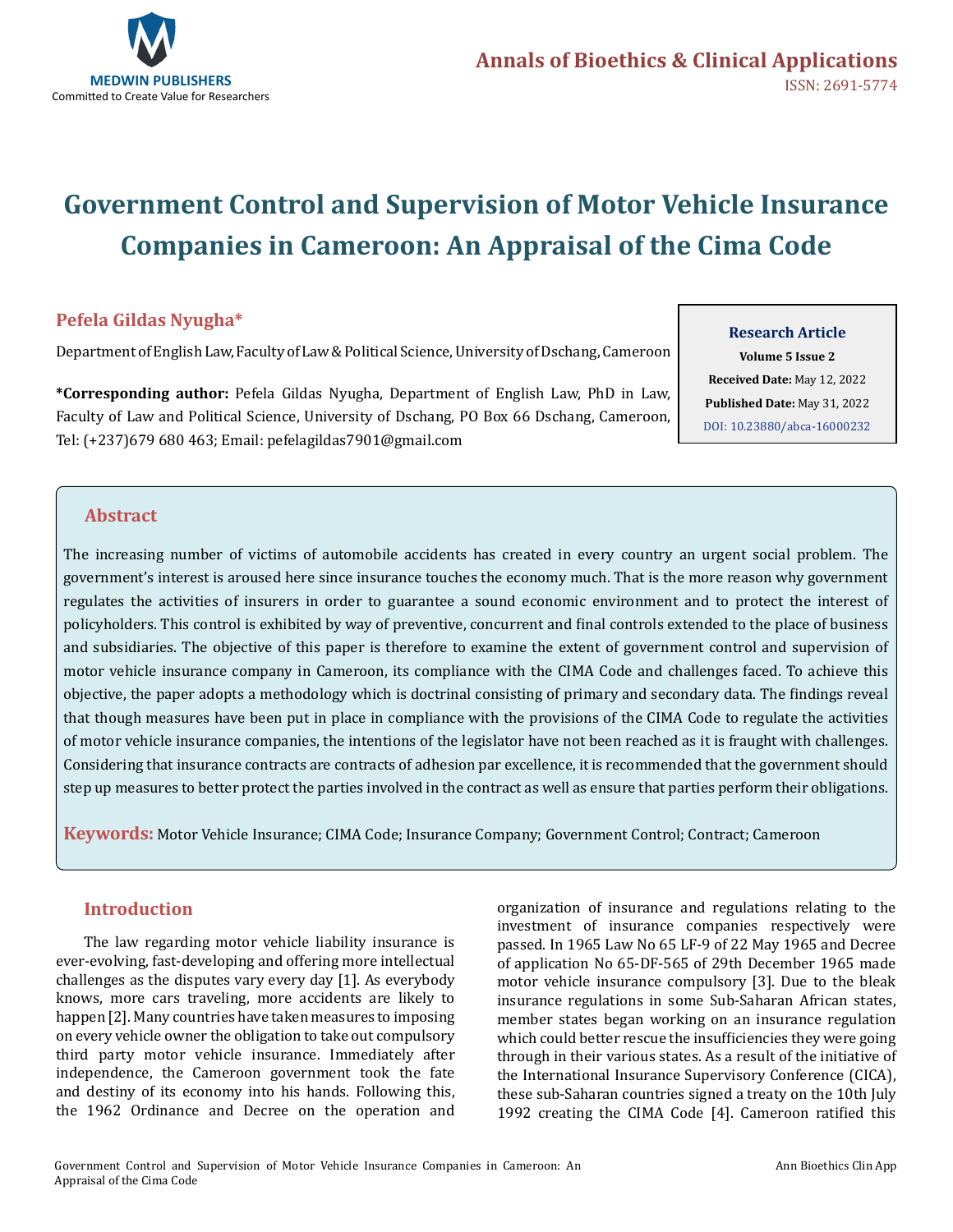treaty on April 14th 1994 and it entered in force on February 15th 1995. Since then, CIMA Code is the legislation governing insurance business in Cameroon and in article 200 of the CIMA Code, motor vehicle insurance is compulsory.

The government is the chief controller of motor vehicle insurance company. This paper holds that the purpose of intervening in the insurance sector is to protect the interest of policy holders. Thus, the state steps in to balance the unequal bargaining power in motor vehicle insurance contracts. In fact, many writers on the subject might even be suggesting that the state intervention today is much a matter of political and economic reality as the idea of laissez-faire was during the last century [5].

Government control of insurance companies has been variously described as official supervision of insurance companies, government intervention or interference in insurance companies [6]. No matter how insurers may receive it, there is need for some form of governmental intervention and if necessary, one should not grade it as an over statement to say it is a necessity given the reasons that counts for insurance companies control. This write-up analysis the necessity of government control of insurance companies as well as the competent organs charged with its control and supervision. It also evaluates the adherence of the insurance companies to the CIMA Code and the nature of insurance regulation.

# **Raison d'être of Government Control of Insurance Companies**

The growth of insurance business in the 20th century in Africa and the pivotal role it plays in the economic and financial lives of states was tremendously felt. This prompted the need for government control of these companies. Insurance contracts are contracts of adhesion and this is likely to create a situation of imbalance between parties more to the disadvantage of the insured. Some points have been advanced as reasons behind government control of the insurer.

## **Inequality of parties in Insurance Contracts**

Parties to the insurance contract especially motor vehicle insurance do not experience the privileges that exist under ordinary contracts such as freedom of contract and of choice of terms. Insurance contracts are contracts of adhesion par excellence [7]. This contract of adhesion means a situation whereby one party prepares the contract entirely or to a substantial degree and leaves the other person no possibility of changing anything in the contract and he has to *"take it or leave it"*. In order that people who have contractual capacity and have entered to a contract to behave towards each other

with respect, there is need for regulation. Thus, it demands that the expectations of parties should receive protection of the law especially in the case of motor vehicle insurance where the buyer pays premium in return for a promise. Therefore, state intervention is very necessary to ensure that parties perform their obligations.

#### **Complexity of Insurance Contracts**

Insurance contracts are interwoven with a lot of technicalities e.g. the policies issued always too long, the print too fine, the scant regard paid to the shade of printing papers issued, many exclusionary terms and its specialized jargon. All these deserve and require state intervention to protect buyers of insurance. One of the American authority and prolific writer in insurance Spencer Kimball does not think that complexity is a justifiable reason supporting government control of the insurer [8]. However, the many exclusionary terms in insurance contracts, its specialized jargon all points to the absolute need of government control of insurance companies. The premium paid by the insured for a given risk whose occurrence is probable needs to be regulated so that the insurer may not be found wanting in the face of a claim. Given the long term nature of some insurance contracts, insurers may not have sufficient incentives to provide consumers with information they need or may not be in readily understandable form [9].

In Cameroon, illiteracy of citizens in both official [10] equally renders governmental intervention a necessity so that the inefficiencies of the insured when carrying out motor insurance will be remedied since insurance policies are drawn up in these languages and the insured might be illiterates in both or at least one. Generally, there is lack of education on basic insurance matters in Cameroon, hence the need for government to protect buyers of insurance [11].

# **The Need to Maintain the Solvency of Insurance Companies**

When an insured pays premiums, he transfers the risk to the insurer. When the insurer takes this risk, he ought to be in a position that will guarantee the coverage or settlement of claims arising from the risk transferred to him. The solvency of the insurer is a call for concern. This is the reason why the government intervened in this domain, so as to protect beneficiaries [12], buyers of insurance and the community as a whole against insurance insolvency [13]. Thus, the quest for the maintenance of solvency of the insurer is a dire necessity in favor of government control of insurance companies [14,15]. Compulsory motor vehicle insurance has rendered state control imperative in order to maintain the solvency of insurers. This deserves more attention because many vehicle claims can arise due to many injuries sustained,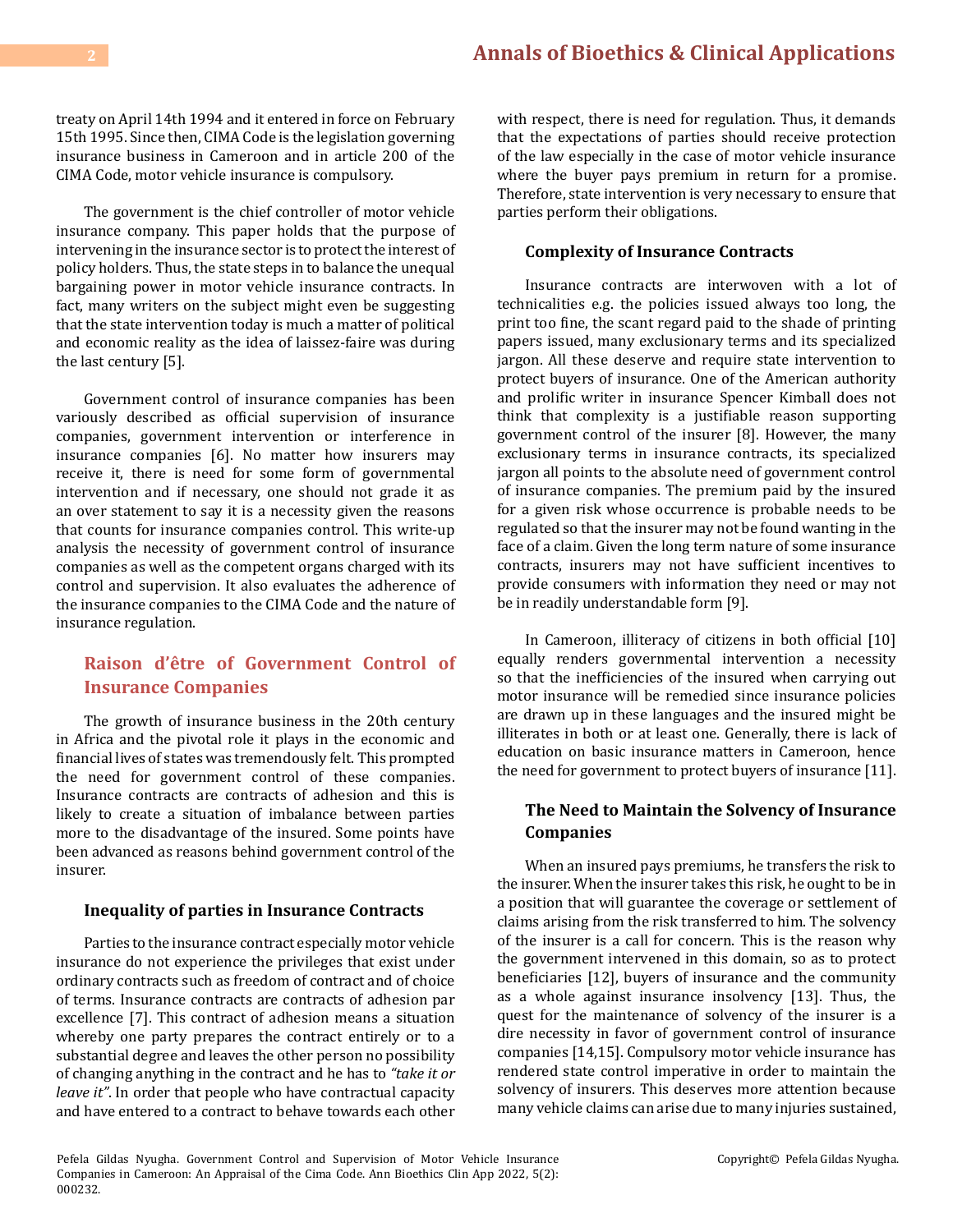loss or damage as a result of car circulation [16]. Therefore, policyholders and beneficiaries must be protected against the insolvency of insurers [17].

#### **The Economy**

Apart from solvency, complexity and balance in the bargaining power in insurance contracts, a state has his own interest in the control of insurance companies. It is common knowledge that insurers collect large sums of money as premium. The question that arises is, where do they keep that money or what do they do with it? Insurance companies are not banks that undertake lending and borrowing as their activities. The interval between the maturity of a claim and receipt of premiums is so long. So, insurers tend to divert the current expenditures into capital expenditures [18]. They do lend money to the government by the purchase of government securities and do business by the purchase of debentures. According to Denning LH, et al. [19] insurers are by far the simple largest financial intermediaries next to joint stock banks. Since they provide long term financial support to the industry, the manner in which they operate is of some importance e.g., through their investment, their assets in which they invest in the economy are a call for concern. The state should therefore step in, to control these companies.

# **Organs in Charge of Control and Supervision of Insurance Companies under the CIMA Code**

The CIMA Code has organs both at the national and the regional levels charged with the responsibility of ensuring compliance by insurance companies to the legal requirements.

#### **Regional Supervisory Organ**

By virtue of article 309 of the CIMA Code, the supervisory organ of the CIMA is the Regional Commission for Insurance Supervision (CRCA) known as the Commission. The commission is the regulatory body for all member states of the CIMA. The commission is responsible for the supervision of insurance companies. It ensures general surveillance and assists in the organization of national insurance markets. It's also the residual duty of the commission to organize the supervision of insurance and reinsurance companies operating in the territory of member states based on the documents submitted to it and onsite inspection [20]. It has a control organ in the general secretariat of the conference. Findings useful to the supervision carried out by national insurance board of directors within the scope of their tasks are communicated to it. The commission may request the communications of auditors reports from companies and in general of all accounting documents of which it may, as need

may be, request certification. Companies must place all the documents at its disposal, as well as the qualified personnel to provide it with information which it deems necessary.

In fact as it is necessary for the exercise of its supervisory assignment, onsite supervision may be extended to parent companies, subsidiaries of the companies supervised and to intermediaries or experts intervening in the insurance sector [21]. In the situation of onsite inspection, article 313 of the CIMA Code provides that report will be prepared after a full argument on both sides. The commission after studying the observations formulated by the inspector and replies given by the company forwards the results of the onsite supervision to the minister in charge of insurance sector and the board of directors of the companies supervised. If it is uncovered that a company under supervision has not concurred with insurance regulations and has demonstrated a behavior jeopardizing the execution of liabilities contracted toward the insured, the commission will enjoin the company concerned to take all necessary measures to rectify the situation [22].

The commission is independent of member state i.e. it does not seek advice neither does it receive instructions from them [23]. By virtue of article 316 of the CIMA Code, decisions of the commission are rendered enforceable which must be obeyed by insurers operating in member state. The question here is that, how can state sovereignty be reconciled with the autonomous powers of the commission?. A close reading of Article 43 of the treaty leading to the creation of CIMA Code reveals that state sovereignty in that domain have been ceded to the commission. This article reads *"the bringing into effect of an act made compulsory by the treaty or in accordance with procedure instituted by it shall occasion transfer of the relevant power to the council"*. Thus, member states refrain from intervening and ensure the enforcement of sanctions issued by the commission or the control organs of the CIMA Code. Therefore a state will not be an obstacle in the enforcement of the treaty [24]. It can therefore be observed that this stand of the CIMA Code and devotedness of sovereign member states has made the CIMA and its organs not to be toothless bulldogs.

#### **National Organs**

Under the national control of insurers, the government and professional organizations cooperate actively. The Ministry of Finance embodies the competent Government department in charge of regulation. This department has two constitutive bodies charged with the supervision of insurers. They are:

The Studies and Approval Services (Service des **Etude et des Agreements)**

This service studies applications of prospective insurers in Cameroon. It equally examines the document which the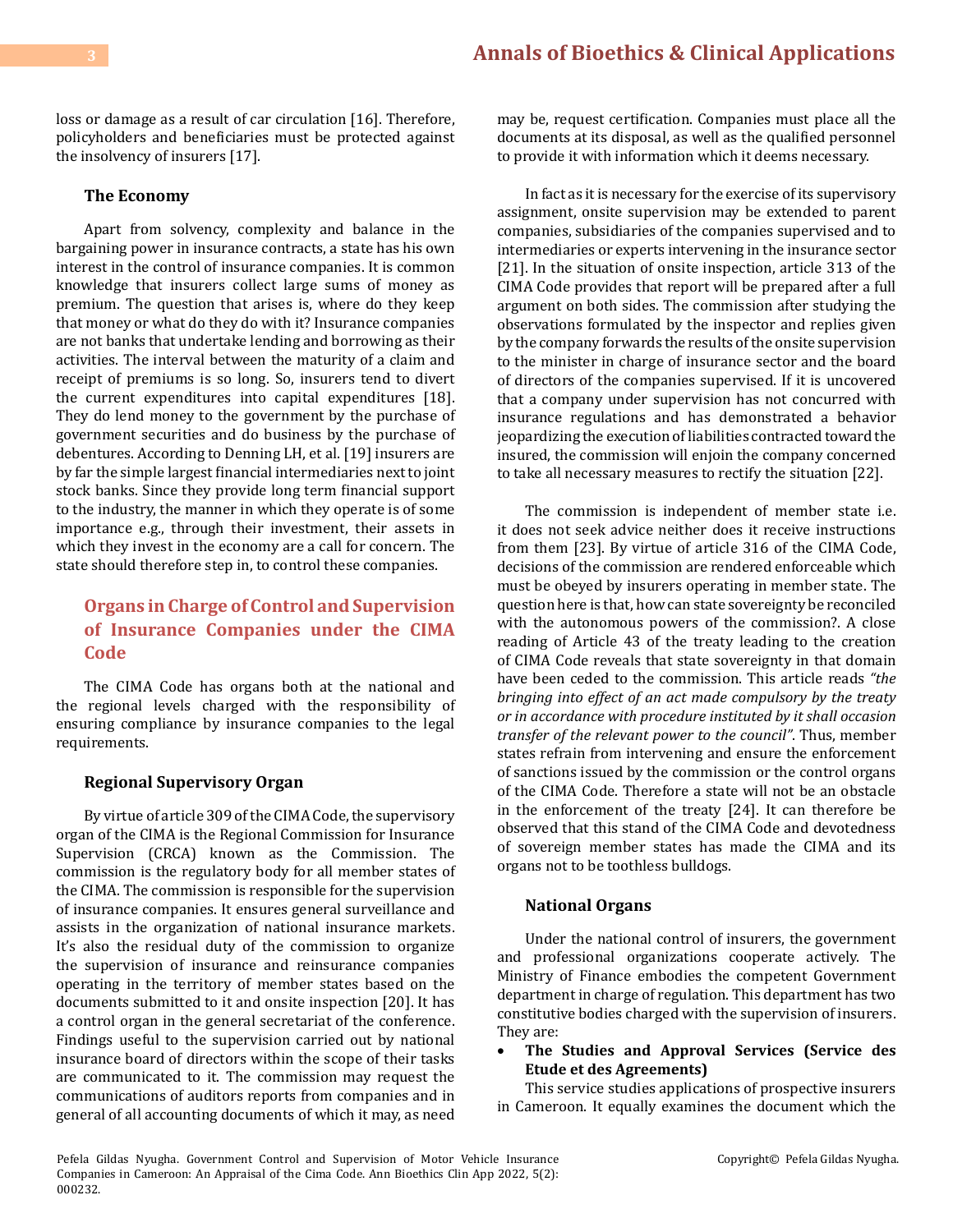insurer must submit in order to have authorization to do business. Their recommendations are then forwarded to the Minister. The minister can either grant or reject the authorization depending on the strength of the recommendations. The "service des etude et des agreements" is also responsible for the examination of policy forms, premium rates and other documents issued by the insurer operating in the territory of Cameroon.

#### • **The Insurance Companies Control Service (le service du contr**ôle **de l'entreprise d'assurance)**

This body is made up of inspectors of insurance companies. This body is responsible for implementing insurance legislations [25].

Association Des Sociétés d'Assurance du Cameroun (ASAC) is the lone professional association in Cameroon. It equally acts as an intermediary between the supervisory authority and the insurance companies. Its English acronym is the Insurance Supervisory Association in Cameroon (ASAC) [26,27].

# **Nature of Insurance Regulation**

The essence of monitoring and supervision of the insurance sector have been designed to ensure effective order and compliance with licensing and prudential requirements. This is a way of evaluating the financial conditions of insurance providers and to take action where the requirements are breached or an insurer's soundness is at risk. Effective monitoring and supervision framework is important because of the need to:<br>• Promote policy holders confident

- Promote policy holders confidence in the soundness of the insurer,
- Encourage soundly governed insurers,
- Ensure timely and orderly resolution of distressed insurers.

These prudential measures and objectives are aimed at giving protection to policy holders [28]. The sound institution of insurance business cannot be afforded until and unless the insurer possesses these optimal requirements before his entry into business and during business.

For real governmental regulation to be laudable, it's but logical that there must be a particular pattern. The attitude of the CIMA Code to foster the protection of buyers of insurance is afforded through some guarantees offered to them [29,30]. Right from the incorporative stage of the company to the withdrawal or termination, the CIMA Code and its control laws and organs has clearly put forward three major ways of control. To wit: preventive controls, concurrent controls and final controls [31]. This classification is employed in this paper.

The preventive control is designed for the acquisition of the license. The CIMA Code in its Article 336 provides that companies subject to supervision may only begin the transaction after having obtained a license [32]. The license generally gives the holder the written authority to transact not all classes of insurance business, but only those specified in the license. In order to obtain a license to commence business, insurance companies are obliged to comply with certain conditions such as its legal constitution, its share capital etc. the primary objectives of these conditions are to guarantee a sound starting of business by the insurer.

Concurrent controls come into play even when the insurer is already in business. This control is geared towards the fact that the insurance companies works throughout in accordance to the legislation. Just like a clock ticks 24 hours a day, concurrent control assures compliance throughout the existence of the company.

Lastly, the final control empowers the state and the regulatory bodies to withdraw the authorization license of a company and equally when circumstances may demand, order compulsory liquidation of the company. The protection of consumers will be incomplete if this excellent prerogative was not granted to the state authorities to suspend the insurer's license if they believe that the insurer has or is acting in contravention of the CIMA Code and it is in financial stress.

## **Preventive Control**

Both physical and legal entities live under a state of laws. Insurers cannot on their own accord start business without an explicit command which takes the form of Administrative Act. The license granted by the minister of finance usually takes the form of a ministerial order which is published in the official gazettes both in French and English. It should be recalled that the Regional Supervisory Commission also called the commission, is responsible to approve the granting of the authorization by the minister in charge of the insurance sector, requested by the insurance company [33]. The commission has a maximum of two months to communicate its decision [34]. If within two month, no answer is given, it is tacit approval. This is evident from article 328-3 of the CIMA Code which spells out the criteria for the granting or refusal of license. The commission in case of partial or total refusal notifies the insurance companies the grounds on which license are denied. Within a date limit of two months, the insurance company may table an appeal before the board of ministers [35]. The license is evidence of the state approval that the insurer has complied with the legal, financial, technical and economic requirements prescribed by the law and, see if necessary for the protection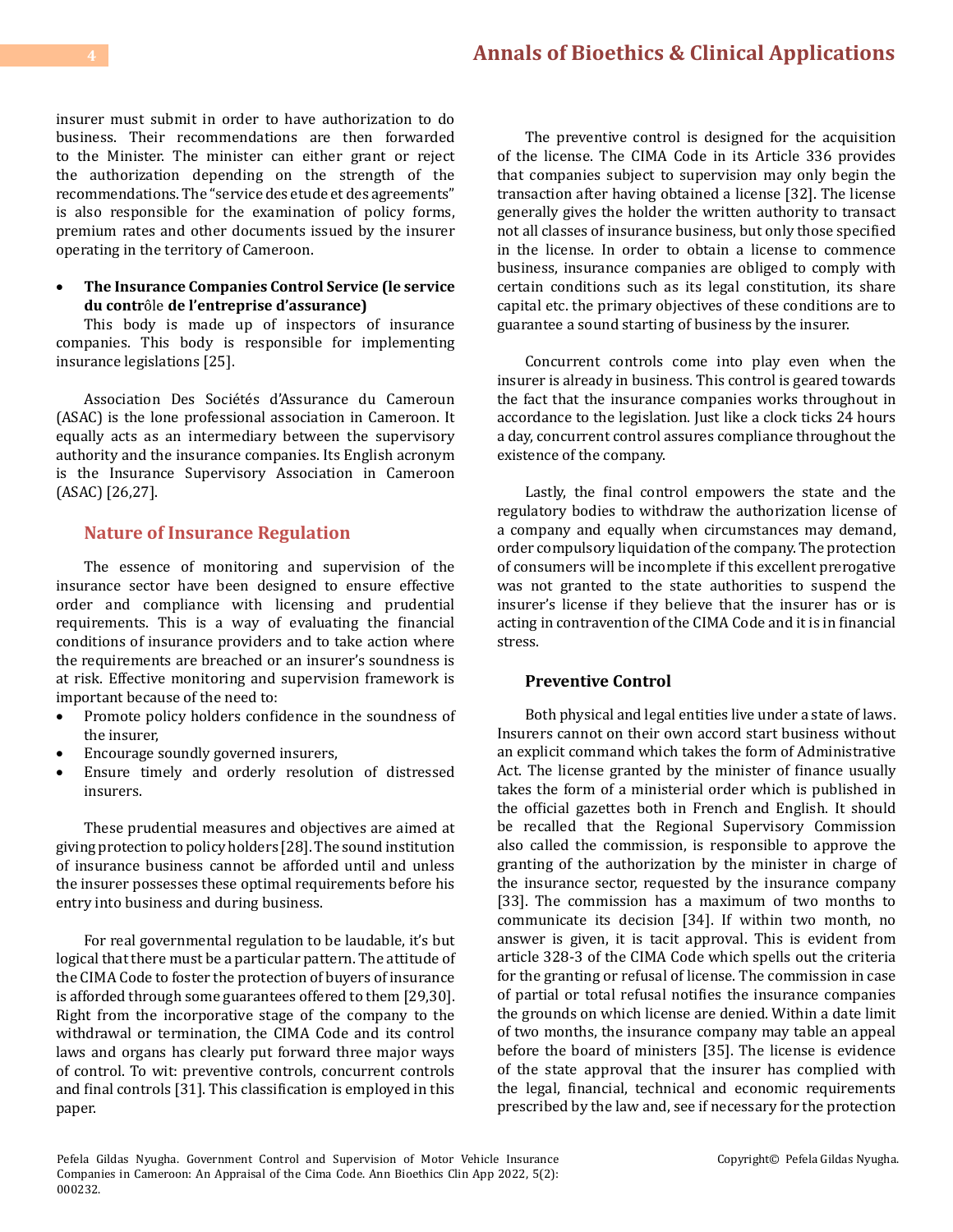of the interest of the policy holders and general interest of the state's economy. The applicant company has to clearly specify when drafting the application, the exact nature of its transactions so that the insurer will decides either to engage or not. Therefore, the license granted does not permit the insurer to transact all kinds of insurance.

Article 328 of the CIMA Code is to the effect that there is separate approval for separate insurance businesses listed in the same article [36]. Considering that the interest of the policyholders is always sacrosanct, Article 326 of the CIMA code forbids insurers of life insurance to engage in other type's collective insurance business. This is because their involvement can endanger holders of long term policies in life insurance. These articles reinforce the necessity for specialization through the categorization of companies into life and non-life insurance companies. This desire for specialization is made more manifest and serious with the transitional period of three years given for companies to conform to the principle of specialization [37].

Also article 329-1 of the CIMA Code does not prohibit insurance companies from carrying out any other business which is not linked nor has any connection with insurance. It can be seen that, with this, the diversion of premiums to other business ventures is limited. Thus, the protection of policyholders is the policy reason behind this provision of the CIMA Code.

For license to be granted to insurers the following four conditions i.e. the legal, financial, technical and economics must be made. We shall examine them separately.

**The Legal Requirements:** Under this head, the form of the insurance company, documents intended for public use and the management of insurance companies is treated. However, these documents simply determine the contractual relationship between insurers and policyholders.

**Form of the Insurance Companies:** The CIMA Code in order to assure coherency and proper coordination has specified the form which insurance companies must take. The supervisory authority has designed the legal form that insurance companies must take, which is incorporated associations [38]. An incorporated company can take either of the following two forms namely Limited Liability Companies or Mutual Insurance Companies. Only two insurance companies in Cameroon are Mutual Insurance Companies [39]. The rest are Limited Liability Companies. These two mutual companies are Guarantee Mutuelle des Cadres (GMC) and Fonds de Retraite Allucam.

Foreign companies are permitted to carry out any of the business transactions enumerated in article 300 of the CIMA Code only when they must have fulfilled the provisions of the national legislations in any member state where it long to do

business [40]. Most of the insurance businesses or companies in Cameroon are domestic concerns. Incorporation of foreign companies is restricted to the favor of active participation of domestic private and public sector concerns [41,12]. For each and every institution or organization to stand its grounds, proper management expertise is imperative.

**The management of Insurance Companies:** The CIMA Code [35] is to the effect that the commission before the grant of authorization will always take into consideration the integrity of those who are to run the companies. To know this, they must produce documents attesting their competence, their honourable character, training and experience in the management of insurance companies [42]. This is to assure their credibility such that [30], they must not have been object of disciplinary measures e.g. imprisonment and their activities from past records have not jeopardized any enterprise [43]. Administrators and managers of insurance companies are forbidden except in rare circumstances authorized by the supervisory commission and minister in charge of the insurance sector of member state from acquiring more than 20% of shares or majority voting rights [44]. This requirement is perhaps to ensure that managers of insurance companies deal honestly with all that concerns the company.

**Documents intended for public use:** The CIMA Code [45] warrants insurance companies to submit to the minister in charge of the insurance sector five copies of all the documents which are designed for public use for due approval before their usage. These documents amongst others are policies, proposal forms, insurance applications, prospectus, premium rates etc. The minister can then recommend the necessary corrections or rectifications as he thinks fit [46]. The reason of inspection is to ensure that the contractual relationship between the insurer and the insured are maintained. This examination is to endeavor their alignment with the law and it is equally consumer protective oriented.

## **Financial Requirements**

Capital plays a primordial role in the operational phase of an insurance company. After the form of the company has been chosen, what the law seeks is to assure the financial aptness of the company. The commission is so interested to see into it that the company is in a solvable state [47]. This is achieved by the provision of the initial paid up capital which is a requisite for the formation of insurance companies. By virtue of article 329-3 of the CIMA Code, an initial capital of 500 million FCFA is required from limited liability companies excluding their contribution in kind and each shareholder is expected to pay half of the shares subscribed by them in cash, before the incorporation of a company [48]. Also, insurance companies engage in life assurance business and capital accumulation transaction are required to have guarantee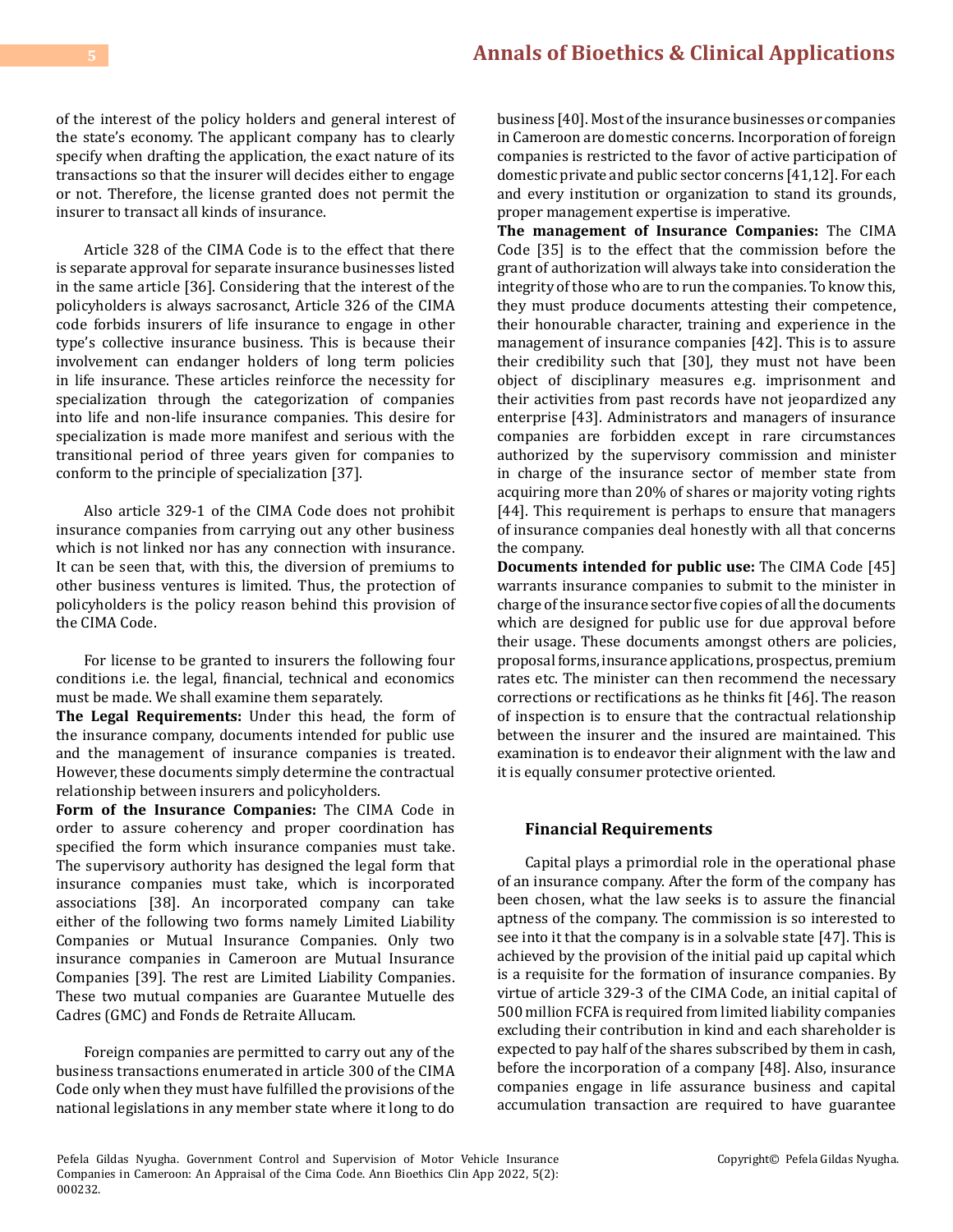# **6 [Annals of Bioethics & Clinical Applications](https://medwinpublishers.com/ABCA/)**

reserves [49,47].

To reinforce these safeguards, the Code requires insurance companies to deposit cash, properties or securities up to a specified amount in the bank [47]. This deposit is called the guarantee reserve. Another protective measure taken by the Code is that all companies subject to supervision under article 300 must prove a margin of solvency in all its activities. When the assets of an insurance company are required to exceed its liabilities, a certain amount or percentage of its premium income, this amount is said to constitute solvency margin required by law.

#### **Technical Requirements**

To detect the viability of an insurance company, the legislator or the central authorities always want to know how the company repartitions its capital, organizes its market, the qualification of persons in charge of running the affairs of the company, the commission always demands reinsurance and premium rates schedules before granting an authorization [35].

## **Reinsurance Arrangements by Companies**

The CIMA Code demands of every aspiring insurer to submit to the competent authorities the guiding principles he is to follow in the area of the insurance [47]. The possibility that a company may engage in risk and substantial amounts likely to discredit the credit worthiness of a company is possible if control is not done. This is the objective of the above provision i.e. to avoid those activities that can bring financial strain to the company. Before the CIMA Code, reinsurance arrangement was regulated by the 1968 decree [50] which was to the effect that all insurance companies in Cameroon should reinsure 10% of their premium every year to the National Reinsurance Fund. Equally, according to Article 36(2) of Ordinance No-85-3 of 31st August 1985 relating to Insurance Business, all reinsurance agreements or contracts engaged with foreign companies which 50 percent of their premium is paid to Cameroon, must be approved by the finance minister before they are put into effect. This same provision though with varying percentage is provided<br>for in the CIMA Code [51] [15]. The glorious thing is for in the experience is thing is that reinsurance is approved by the control authorities and it serves as a tool for the spread of cover and avoids concentration of risk in countries of member states of CIMA.

#### **Premium Rate**

A further obligation on insurance companies is their duty of submitting to the regulatory authorities proposed premium rates pertaining to all transactions they want to undertake. This must be accompanied by explanation of the methods used in calculation of the various categories of premium [52]. The good thing in it is the prerogative vested in the hands of the supervisory commission i.e. he can determine the maximum and minimum ranges of premium [53] and when proposed premiums are submitted to him for approval he can order the rectification or modification as he thinks fit [45]. This trend of affairs is probably done to ensure that insurers should not give out extortious premium rates to policyholder.

#### **Economic Requirements**

The treaty leading to the birth of the CIMA Code or for the institution of an integrated organization of insurance industry in African states aims to jointly seek the rationalization of their national insurance markets in order that insurance companies may be in a position to offer cover with guarantee better adapted to the realities in Africa [32]. The CIMA Code suggests the granting of a license in consideration of the economic trends of the market at the time of application. According to article 328-3 of the CIMA Code, insurance companies must submit document stating the situation and the structure of the market. The minister of Finance with the consent of the commission may suspend or restrict grants of license for all or categories or sub-categories of insurance transactions where the circumstances of the market so required [54]. The supervisory authority possesses wide powers in admitting new industries into the market. It would seem that this requirement is aimed at keeping the market organization of the insurance industry well within the comprehension of the regulator and subject to his effective control [6].

The above preventive control strategies devised to regulate the insurance industry go a long way in balancing the relationship between the insured and the insurer.

#### **Concurrent Control**

The end of the pre-registration formalities demanded from insurance companies does not end the surveillance government has over insurance concerns. After the grant of the license to insurance companies, the government still steps in to ensure that insurance companies continue to abide to the existing legislation. This is known as post-registration control of companies. To be more specific and precise, the concurrent control revolves around.

- • The examination of returns and other documents which were required to be submitted by the insurance companies.
- Inspection at the place of work is to verify that the information given in the return and other documents tally with the actual state of insurance company's business affairs [20].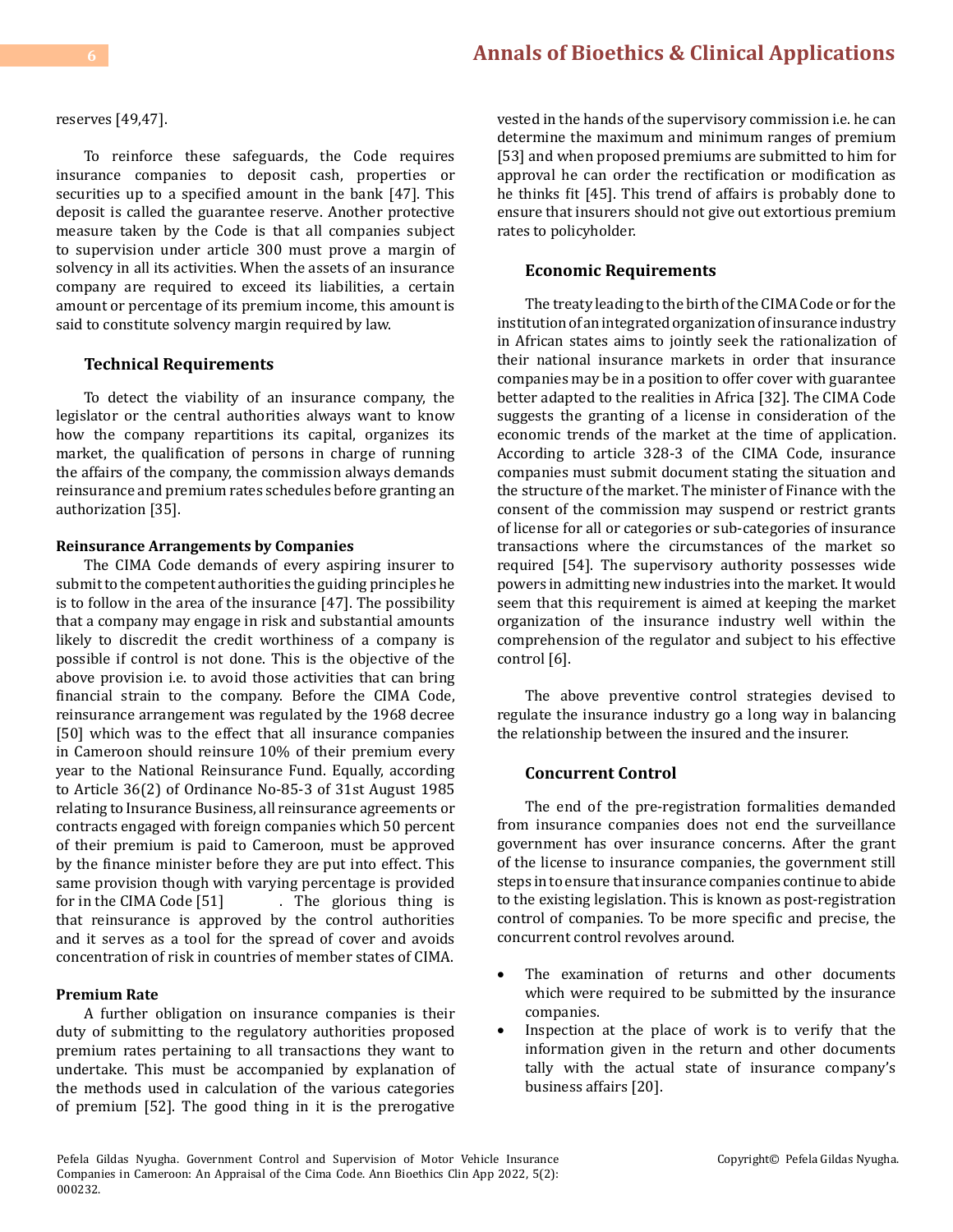This requirement that the CIMA Code do exercise is of interest to us.

## **The Examination of Returns and Other Documents**

This can take the form of a legal, financial and technical controls examined in the following sub heads.

**Legal Control:** Legal control of insurance companies is done in three basic ways, to wit; articles of association, documents intended for public use and management of the insurance companies.

**Article of Association**: Article 305 of the CIMA Code is to the effect that insurance companies both mutual and limited liability companies have to submit to the minister in charge of the insurance sector in member states their Article of Association. The minister has three months for the making of decisions in relation to the Article of Association. According to the 1985 Ordinance also provides that these companies furnish to the Minister proposed amendments of the Articles of Association [55]. By requiring insurance companies to notify in case of any modification in Articles of Association, the legislator wants to ensure that insurers adhere to legal precept.

**Documents Intended For Public Use:** Article 304 of the CIMA Code echoes that five copies of the general conditions of policies, prospectus, proposal forms and material intended for public use must be tabled to the minister in charge of the insurance for approval. He can likewise make or cause to make the necessary modifications as he deems necessary before they are put to use. Thus any modification which affects the document must be approved by the competent or regulatory authority. The Code [56] is to the effect that any of such documents that contravene the legislation put in place may be withdrawn or caused to be modified by the minister in charge of the insurance sector (minister of finance in Cameroon) after notifying and receiving assent of the supervisory condition [12].

**Management of Insurance Companies:** The CIMA Code acknowledges the fact that in the course of the business, the administrative and governing organs of the companies may witness changes in its senior administrators. The Code obliges such changes to be notified to the minister in charge of the insurance sector in the member state and the commission for persons holding high ranking positions like the president or general manager [57]. The essence of this is to make sure that they are competent, well trained, having good reputation and equally to avoid acts of the officials that may be precarious to the sound management of the company.

## **Financial Controls**

The solvable nature of the company is the utmost and unfathomable desire of the legislator. Financial control seeks to make sure that insurers remain in state of meeting up with their financial liabilities which it has incurred and will be incurring. In this respect, the share capital, the keeping

of accounts and balance sheet, the guarantee reserves and margin of solvency, technical reserves and investment reserves are well articulated by the Code.

**Share Capital of a Company:** Though the share capital initially owned by the company does provide security to policy holders and beneficiaries, in the course of insurance activities, capital plays a major role. This is because capital at given times acts as a mechanism for meeting up with unpredictable risk or high losses. In situations where a share capital is highly needed for different classes of insurance business, there must be some amendments whenever the insurance sector gives an opinion to take on another class of business. When such a situation arises, the only solution is to alter a loss in the balance sheet and if it happens that such a loss is to decrease, the share capital of a company to an extend that it will fall below the statutory minimum level, the company must either increase the capital to the prescribed minimum level or direct them to those classes of businesses for which the capital is still adequate to run. This accords protection to buyers of motor vehicle insurance.

**The keeping of accounts and balance sheets:** The CIMA Code in its book IV treats the obligations of keeping accounts and balance sheets. How is this then done? Insurance companies must submit to the commission and the minister in charge of the insurance sector on annual bases details or reports of the transaction showing their financial positions and their underwriting results for each year [58]. The fiscal year of the company runs from the 1st January to 31st December. More to that, accounting documents are kept for a period of 10 years [59] and the obligation to submit a detailed report of their transactions is also previewed [60]. These accounts and balance sheets serves the purpose of balancing the relationship between parties in insurance contracts as it protects insured and beneficiaries from the insolvency of companies. This document bear information of transactions both home and abroad and they are always in the format prescribed by the CIMA Code [61]. Article 430 of the CIMA lists the classes of accounting framework e.g. invested capital accounts, fixed assets accounts, technical reserve accounts, personal accounts, and financial account, expenses account by type, revenue account by type, final account and special accounts. It is also permitted that insurers should put these report or records at the disposal of interested parties upon the payment of charges [62]. These accounting documents and balance sheets serve as follow up of all insurance transactions. Through them, light is thrown as to how the regulatory framework seeks to balance the relationship between parties thus, protecting the interest of policy holders and beneficiaries and the community as a whole.

**Guarantee Reserves and Margin of Solvency:** In the course of the company's business life, it can happen that a company runs in to financial stress. The CIMA Code in order to safeguard the interest of policyholders when the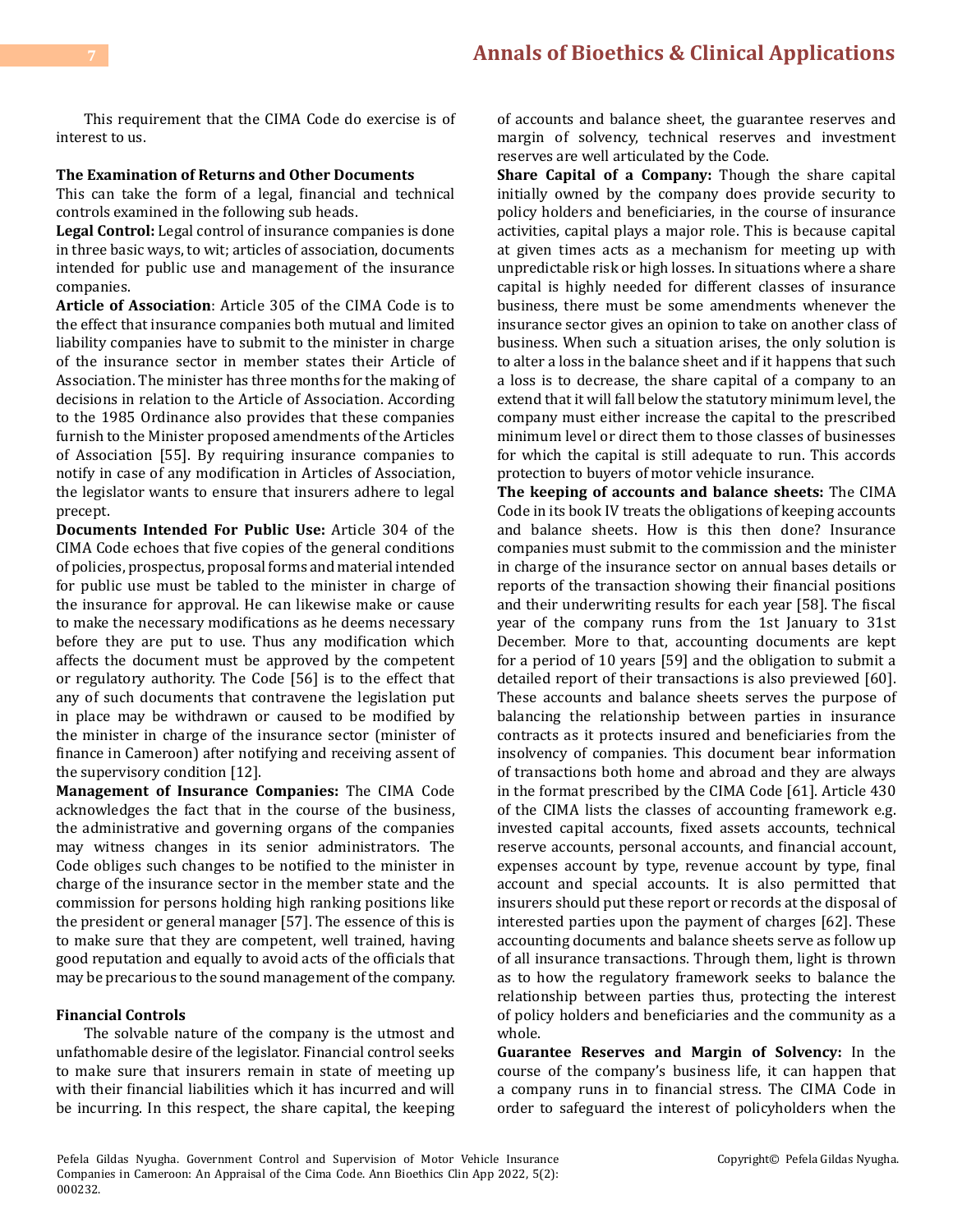company runs into financial stress has obliged insurers to have a guarantee reserves which permits them to meet up with any deficiency. Insurers are expected to maintain a sufficient margin of solvency in all their activities [63]. Depending on the form of insurance transactions e.g. life, non-life or composite insurance, different approaches in the calculation of margin of solvency have been stipulated [64]. However, it is believed that for the required protection and balanced relationship to exist between parties, the proper regulation and supervision of the activities of insurer is the only determinant factor here.

**Technical Reserves:** The Company's claims towards third parties policyholders are covered by technical reserves. This shows the importance that is linked to the nature of insurance regulation by technical reserves. The interval between the conclusion of an insurance contract and the maturity of claims can be too wide. During which the insurer collect premiums which technically speaking do not belong to the company but indicate the extent to which the company is committed to settle claims which may arise. Moreover, in motor vehicle insurance business for example, claims which arise in the current year may be settled or paid within 5 years or even longer. This calls for the allocation of some assets of the company to readily settle claims which have arisen and other assets must remain available until some unexpected future date in order to pay those claims which are slow to mature and which involve uncertainties as to liability and amount [31]. The reason why insurance companies face financial failure is the fact that they do not estimate the amount of the financial claims [65]. That is to say underestimation of outstanding claim. If the insurer will be in a better place to settle his claims, he must set aside the premiums collected from policy holders in the form of technical reserves. Different types of technical reserves such as mathematical reserves of annuities, reserves for unearned premiums reserve for outstanding claims, reserves for reinsurance and other policy reserves which may be set by the commission [66]. These reserves set by the legislation must always be observed. Therefore, the commission must seek every possible way as its duty demands to ensure that the insurer remains throughout solvent. This goes a long way in protecting the interest of policyholders and the regulatory organs comes into balance the disequilibrium that exist between parties. In effect, legislative and supervisory powers are exercise to ensure that the technical reserves are calculated and invested to cover the contractual commitment to policyholders and third party beneficiaries.

**The Investment of Reserves:** When an insurer realizes that there are some reserves, he must invest them immediately to secure the financial stability of a company [67]. When we talk of the control of insurance investment, we mean a clearly set list of investment undertaking, rules relating to maximum amount of assets allocated for such investment. However, identifiable assets have to be allocated throughout the business to cover the technical reserves. The minister in charge of the insurance sector may fix the maximum amount of assets representing the regulated liabilities which may be invested in other member states of CIMA.

#### **Technical Controls**

The purpose served by technical requirement during preregistration formalities i.e. the reinsurance arrangement and premium rates is still the very essence of technical controls.

**Reinsurance Arrangements:** Reinsurance acts as a tool for the distribution of risks and equally acts as a medium through which the effects of risk are controlled [68,69]. The avoidance of a situation where an insurer or reinsurer will run out of business due to heavy claims and liabilities explains the importance of reinsurance. Thus, reinsurance here is seen as a mechanism of distributing risk over insurers and reinsurers. The spreading of risk has been recognized the Cameroonian legislature though with much restriction placed on insurers. These restrictions are justifiable like for example in Cameroon where reinsurance under the 22nd May, 1965 law done by the National Reinsurance Fund, acting as a professional reinsurer, does carry out compulsory reinsurance of all insurers operating in Cameroon [70]. The 1968 ordinance provides that all insurance companies operating in Cameroon must reinsure every year 10% of their premium income to the fund. More, insurance companies must send to the fund every year their documents in order that verification can be done to ensure that the right sums have been paid. The fund then compiles statistics which it submits to the sub department of the insurance. The supervisory authority monitors that these arrangements remain adequate throughout the life of the insurance company [12].

**Premium Rates:** This is one of the items legislation has made it in such a way that insurers do not just formulate as they think fit. But as far as the regulation of insurance is concerned, is important. In practice, tariffs for most of the classes of the insurance business are drawn up by the sub department of insurance. The state department computes and promulgates rates which all insurers are required by law to adhere to or follow the uniform state promulgated rates. The system of rate promulgation is applied in Cameroon particularly in the case of motor vehicle insurance. Premium rates are fixed on a periodical basis by the ministerial order laying down the maximum rates that can be charged for any given category of vehicles [71]. Insurance companies then fix the rates within the limits of promulgated rates. Competition of rates exists in motor insurance, especially given the fact that some insurers grant rebates to policyholders and also through the operation of bonus-malus-clause (No bonus discount).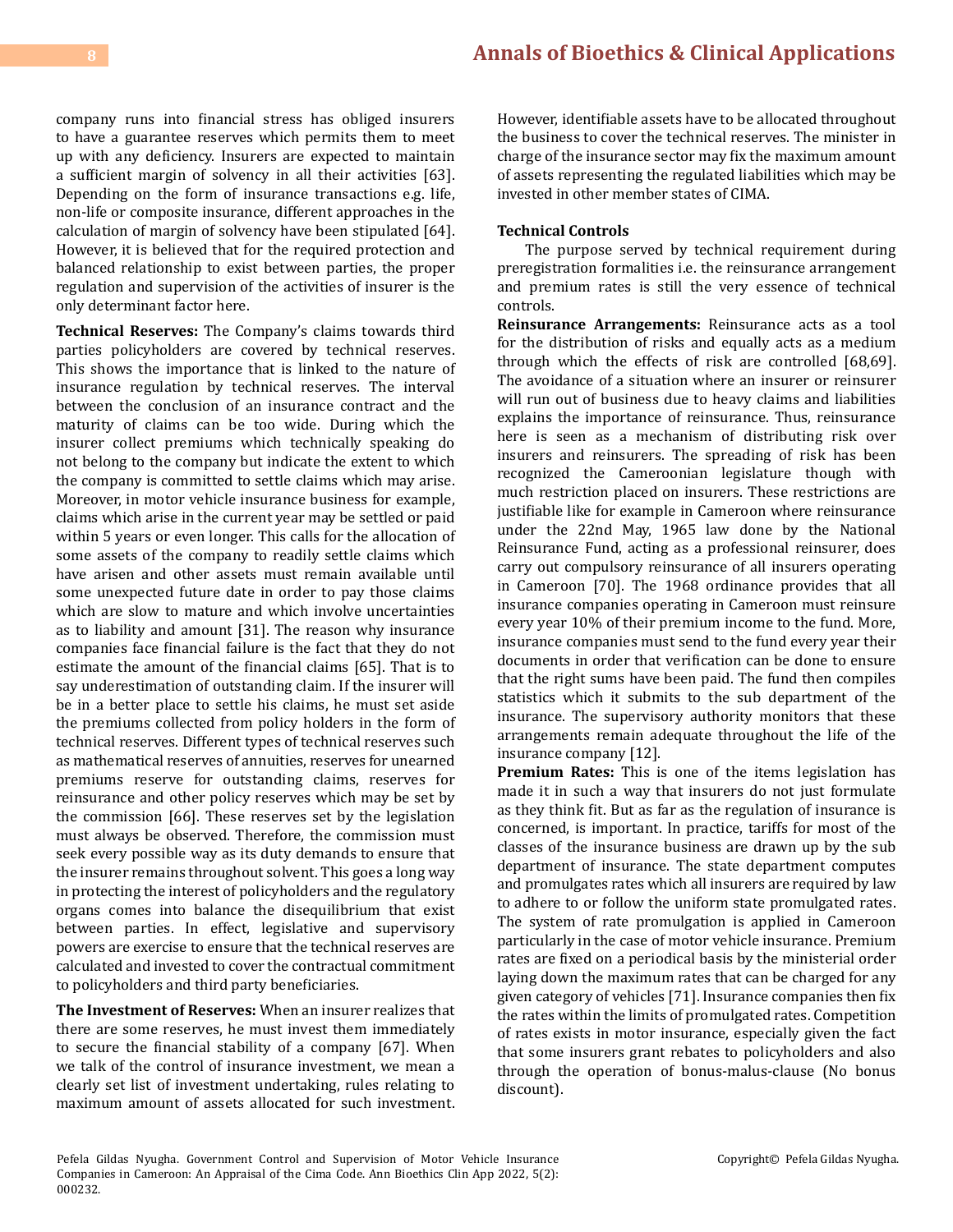The regulation of premium rates is relevant because it protects consumers of insurance from excess rates. Thus, the bargaining power and balance relationship is guaranteed, it avoids discriminatory acts of insurers when it comes to payment, it prevents insurers from making excessive profits thus protecting policy holders of motor insurance contracts and finally rates are controlled to avoid insolvencies of companies. The second aspect of concurrent control is inspection at the place of business.

#### **Inspection at the Place of Business/Onsite Inspection**

By inspection at the place of business, the first and foremost question that comes to mind is that of knowing what the place of business signifies. This question has puzzled many years back until clarification was made in the case of *Eck v. United Arab airlines Inc* [72]. to mean the place where the major part of the executive work of company is carried out. The difficulty in deciphering the place of business arose because an enterprise might have subsidiaries attached to the main branch or might have places where it activities take place. However, our problem is not that of the business place but what happens in the business place.

The CIMA Code has empowered regulatory authorities to carry out on-the-spot supervision of insurance companies [73]. This inspection at the place of business is concerned with the technical, financial and legal requirements demanded of insurers. It is tilted at knowing the true value of information given by insurers and also examining all their transactions. The Cameroonian law provides for compulsory inspection at the place of business twice a year which may be done by inspectors at any time without prior notice of the company [74]. The criticisms leveled against this control are that, it is costly and time consuming. Whatever the case, the essence of supervision is to assure compliance and protect the interest of policyholders. The exercise is done by Inspectors who upon presentation of their identification documents, demand the company to furnish all the necessary information relating to the transactions of the company. They should be granted access to every document that bears the company's affairs e.g. registers of contracts, investments, accounts and balance sheets. Onsite inspection can be extended to parent and subsidiary companies which are obliged to place every document at their disposal [20]. According to 57(1) of the 1985 Ordinance, the minister of Finance in Cameroon is the competent organ to exercise control over insurers. It must be reiterated that there is insufficiency of skill power to go round and execute the quality of the work available due to lack of understanding of the nature of insurance business and the caution with which the business should be conducted. If in the course of inspection, it is unveiled that the company has not complied to the conditions under which it was legally entitled to carry out business, either from the licensing requirements to the regulations and also that the company is

going through financial breakdowns, the insurance regulator in conformity to article 313 of the CIMA Code prepares a report concerning observations and full arguments on both side. This report is then forwarded to the minister in charge of the insurance sector for the necessary remedial measures.

#### **Final Control**

This is the last phase of insurance regulations. It deals with all the necessary steps and programs that the supervisory authorities takes, to put the company to order if it is imperil. Failure to comply with these measures prompts the authorities to take any measures suitable to protect the interest of policy holder e.g. stopping the company from having access to its assets [75], dissolution of the company [76]. Preferential treatment is given to policy holder in case company winds up [29].

# **Conclusion and Recommendations**

The regulation of the activity of the insurer from every phase of it is an extrinsic affair. This at least gives some confidence to the insured. Though complicated as it may be due to the whole lots of documents to be checked and onsite inspection, one cannot deny that the government with all exuberance is protecting the interest of policy holders in insurance. Though good as it is, enough needs to be done so that a predictable atmosphere is given to parties in motor vehicle insurance contract.

Following the limitations identified in this paper, the following recommendations can be put forward. In other that the trap of non-compliance under the present scheme should be avoided and doors closed for the uninsured not to be seen on the highway, it is suggested that compulsory motor vehicles insurance should be taken during registration of a vehicle e.g. in South Australia, the compulsory insurance is part of the registration fees. So when you pay the registration fee, you are automatically insured. Therefore if the Cameroon legislator adopts this strategy, it can go a long way in ensuring compliance to compulsory motor insurance.

Even before the advent of the CIMA Code, the insurance market was daunting and still fishy in some aspects. It is recommended that the market rules and circumstances surrounding the operation of the insurer should be articulated upon and laid down in fine details.

Also, the insurer and insured relationship should be followed up, and more efforts, impetus and power to bargain on contractual terms given to the insured who is compelled to insure vehicles with no chance of bargaining on terms favorable to them. This can further consolidate the protection of insured and acts like a motivation to the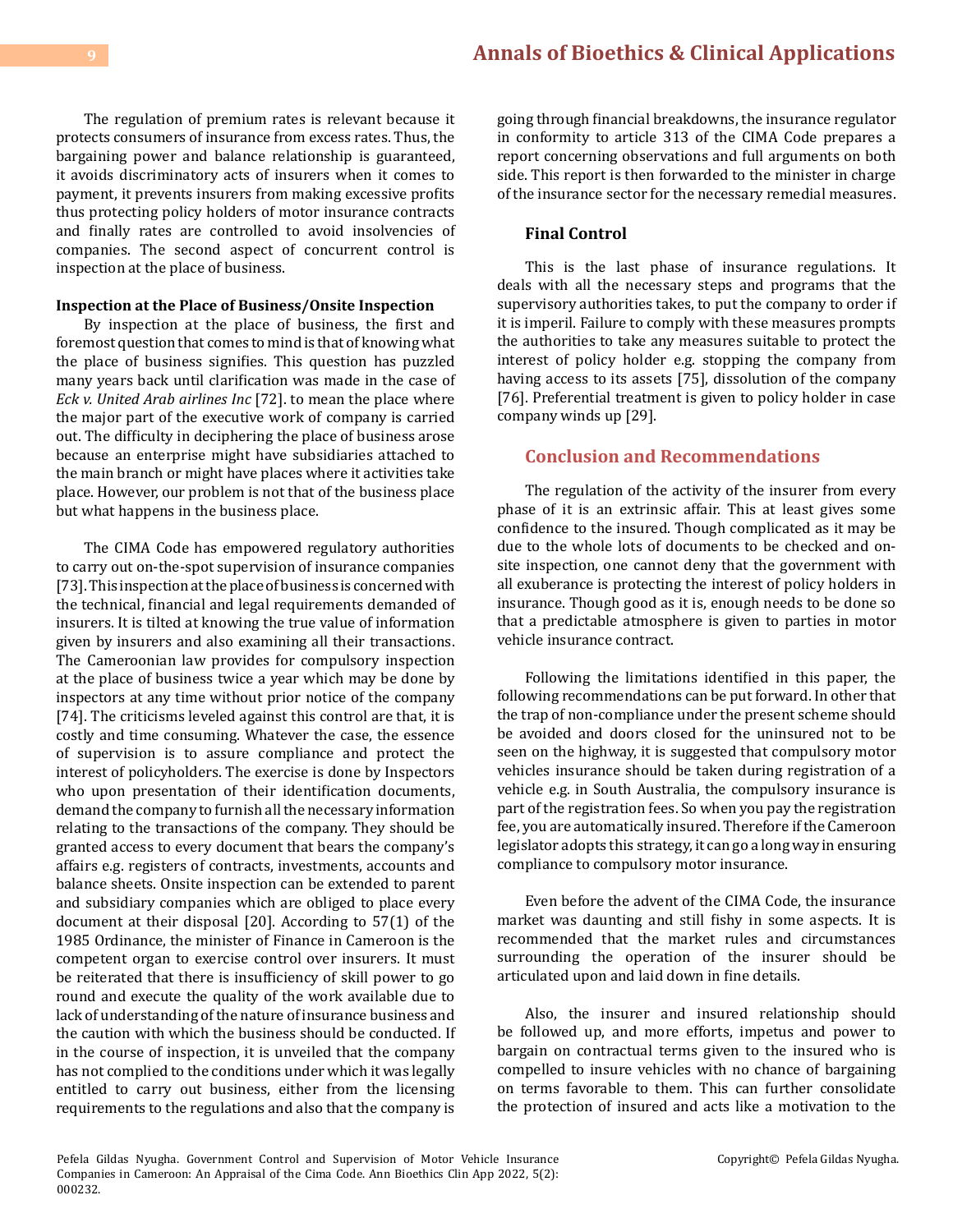# **10 [Annals of Bioethics & Clinical Applications](https://medwinpublishers.com/ABCA/)**

insuring community.

#### **References**

- 1. [Ozlem Gürses \(2020\) The Law of Compulsory Motor](https://www.routledge.com/The-Law-of-Compulsory-Motor-Vehicle-Insurance/Gurses/p/book/9781032177564) [Vehicle Insurance. Informa Law from Routledge, pp: 320.](https://www.routledge.com/The-Law-of-Compulsory-Motor-Vehicle-Insurance/Gurses/p/book/9781032177564)
- 2. [Mohammad Zand, Amir Samimi, Khashayar Khavarian](https://www.scirp.org/journal/paperinformation.aspx?paperid=72464) [\(2016\) Car Insurance Plans Could Make a Society Safer.](https://www.scirp.org/journal/paperinformation.aspx?paperid=72464) [Journal of Geoscience and Environment Protection](https://www.scirp.org/journal/paperinformation.aspx?paperid=72464) [4\(12\): 22.](https://www.scirp.org/journal/paperinformation.aspx?paperid=72464)
- 3. Article 200 of the CIMA Code.
- 4. [Inter-African Conference on Insurance Market.](https://uia.org/s/or/en/1100023698)
- 5. Laissez faire, Hansell JL (1961) A Textbook on Economics. 3rd (Edn.), pp: 411-493.
- 6. Lijadu Y (1972) Government Control of the Operation of Insurance Companies. Conference Papers of the Insurance Institute of Nigeria, pp: 77-87.
- 7. Faivre (1982) Rights of Insurance. 4th Paris, Precis Dalloz, The Insurance Contract is Drawn up, Drafted, Printed by the Insurer and the Insured who Adheres to a Prior Contract, the Conditions of which he has not Discussed, is Often Content Fill in the Blanks of the Prints.
- 8. [Kimball SL, Denenberg HS \(1969\) Insurance Government](https://searchworks.stanford.edu/view/1809214) [and Social Policy Studies in Insurance Regulation. RD](https://searchworks.stanford.edu/view/1809214) [Irwin Insurance 22: 487.](https://searchworks.stanford.edu/view/1809214)
- 9. (2006) Ministry of Economic Development, Willington New Zealand. Review of Financial products and providers of insurance, pp: 6.
- 10. According to Article 1(3) of Law No 96-06 of the 18th of January, 1996 to amend the constitution of June 1972, English and French are official languages in Cameroon.
- 11. [Hsu YC, Chou PL, Shiu YM \(2016\) An examination of the](https://www.sciencedirect.com/science/article/pii/S1029313216301762) [relationship between vehicle insurance purchase and](https://www.sciencedirect.com/science/article/pii/S1029313216301762) [the frequency of accidents. Asia Pacific Management](https://www.sciencedirect.com/science/article/pii/S1029313216301762) [Review 21\(4\): 231-238.](https://www.sciencedirect.com/science/article/pii/S1029313216301762)
- 12. Martha Tumnde (2002) Government control and Supervision of Insurance Companies in Cameroon: An Appraisal of the CIMA code. Annals of FSJP, pp: 142-175.
- 13. Mayaux Luc (2011) The Big Questions of Insurance Law. Paris, LGDJ (Librarie General de Droit et de Jurisprudence), PP: 242.
- 14. Picard M, Besson A (1977) Terrestrial Insurance under French Law-Insurance Companies. Paris, LGDJ 2(4): 156.
- 15. Olawayin GA (1974) Government Control of Insurance in Nigeria. Nigeria LJ, pp: 81.
- 16. See Article 2 of Decree No 65-2 LF 565 of December 1965 retaken in Article 200 of the CIMA code.
- 17. Article 55(1) of the 1985 Ordinance.
- 18. Ratcliff ARN (1974) The Service that Insurers Provide to the Economy. C-11 Journal 71: 155.
- 19. Denning LH (1971) Insurance and National Economy. Insurance Broker Monthly, pp: 58-69.
- 20. Article 310 of the CIMA Code.
- 21. Ibid.
- 22. Article 311 and 312 of the CIMA Code.
- 23. Article 319 of the CIMA Code.
- 24. Xavier Forneris (2001) Harmonizing Commercial Law in Africa the OHADA. Revue de Droit et de Science Politique 47: 82.
- 25. Article 57 of the 1985 Ordinance.
- 26. Article 78(1), 79, 80 of the 1985 Ordinance.
- 27. Fonkam S Azu'u (1980) State Regulation of Private Insurance in Cameroon. Doctorate Thesis (PhD), University of London, pp: 244-245.
- 28. (2014) Bank of England: the Prudential Regulation Authority's Approach to Insurance Supervision, pp: 6.
- 29. Article 332 of the CIMA Code.
- 30. Anne Marie H, Joseph Issa S, Jacqueline Laboues O (2002) CIMA: Driot des Assurances. Bruylant Brussels.
- 31. Martha Tumnde (2003) Motor Vehicle Insurance Law in Cameroon. Design House Limbe, pp: 223-247.
- 32. Jopel Ngona Elemba, Phillipe Longue Mailiba (1998) The CIMA Code in Questions, The New Insurance Law in Africa. Assurix Douala, Cameroon 1: 477.
- 33. Article 309 of the CIMA Code.
- 34. Article 315-3 of the CIMA Code.
- 35. Article 328-3 of the CIMA Code.
- 36. Article 328 of the CIMA Code.
- 37. Article 326-3 of the CIMA Code.
- 38. Only incorporated associations are allowed to transact